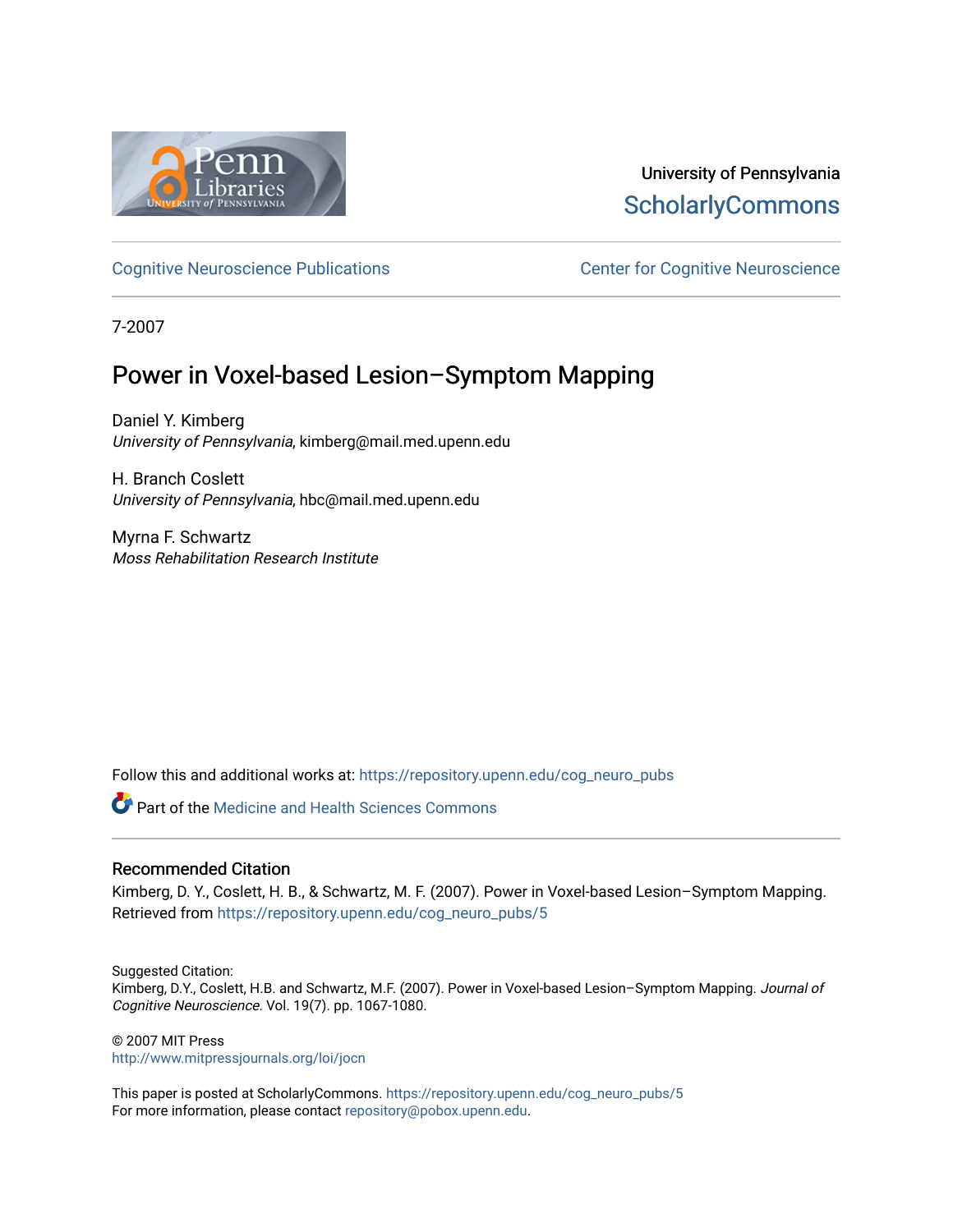## Power in Voxel-based Lesion–Symptom Mapping

## **Abstract**

Lesion analysis in brain-injured populations complements what can be learned from functional neuroimaging. Voxelbased approaches to mapping lesion–behavior correlations in brain-injured populations are increasingly popular, and have the potential to leverage image analysis methods drawn from functional magnetic resonance imaging. However, power is a major concern for these studies, and is likely to vary regionally due to the distribution of lesion locations. Here, we outline general considerations for voxel-based methods, characterize the use of a nonparametric permutation test adapted from functional neuroimaging, and present methods for regional power analysis in lesion studies.

## **Disciplines**

Medicine and Health Sciences

## **Comments**

Suggested Citation: Kimberg, D.Y., Coslett, H.B. and Schwartz, M.F. (2007). Power in Voxel-based Lesion–Symptom Mapping. Journal of Cognitive Neuroscience. Vol. 19(7). pp. 1067-1080.

© 2007 MIT Press <http://www.mitpressjournals.org/loi/jocn>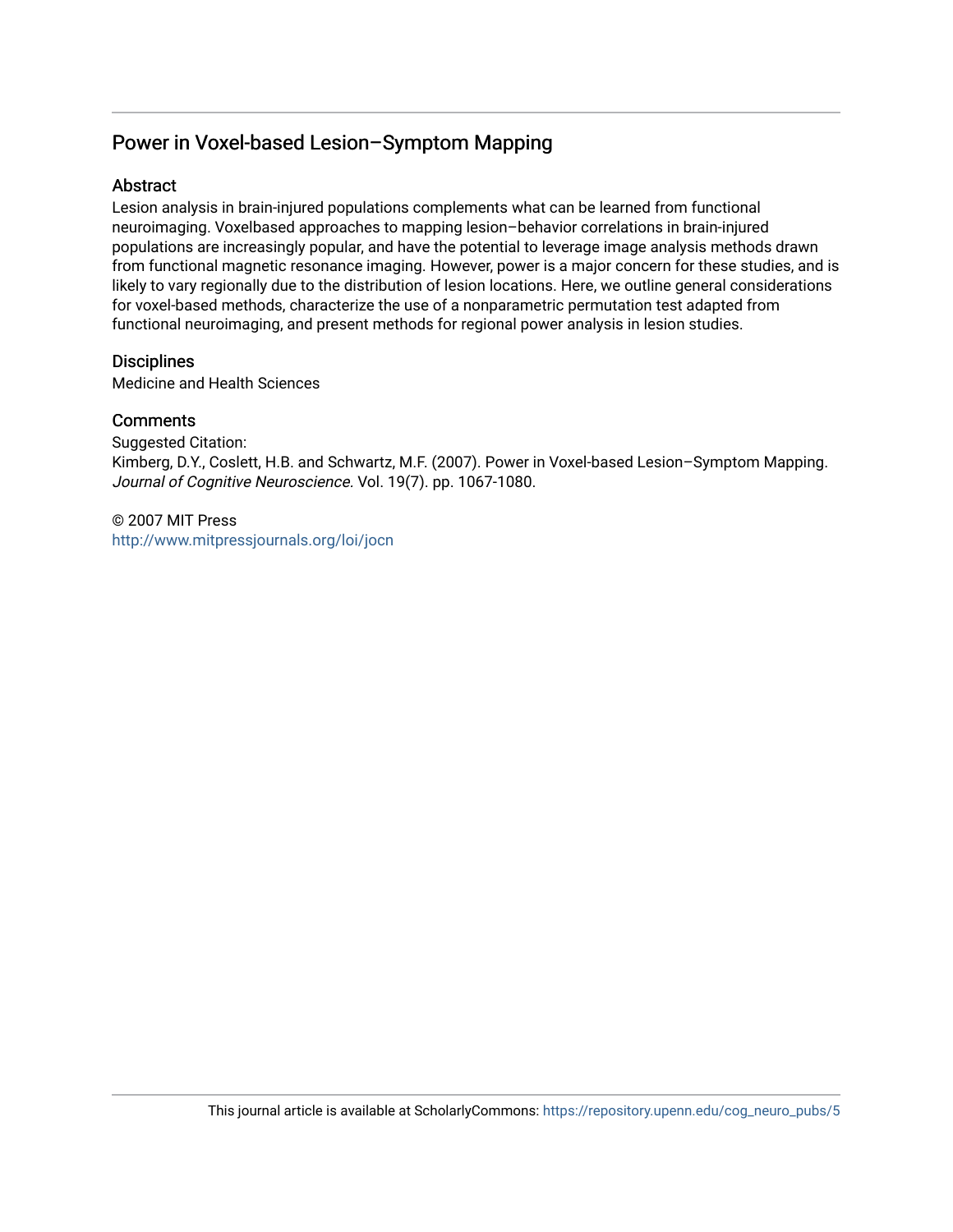## Power in Voxel-based Lesion–Symptom Mapping

Daniel Y. Kimberg<sup>1</sup>, H. Branch Coslett<sup>1</sup>, and Myrna F. Schwartz<sup>2</sup>

## Abstract

■ Lesion analysis in brain-injured populations complements what can be learned from functional neuroimaging. Voxelbased approaches to mapping lesion–behavior correlations in brain-injured populations are increasingly popular, and have the potential to leverage image analysis methods drawn from functional magnetic resonance imaging. However, power is a major concern for these studies, and is likely to vary regionally due to the distribution of lesion locations. Here, we outline general considerations for voxel-based methods, characterize the use of a nonparametric permutation test adapted from functional neuroimaging, and present methods for regional power analysis in lesion studies.  $\blacksquare$ 

### INTRODUCTION

Functional brain imaging and the study of brain-injured patients are complementary methods for investigating brain–behavior relationships using brain images (Chatterjee, 2005; Rorden & Karnath, 2004; Shallice, 2003). Despite the many substantive differences between them, the two approaches are in a strong position to share methods and tools for data analysis due to their shared concern with characterizing the regional distribution of cognitive function in the brain.

Voxel-based lesion-symptom mapping (VLSM; Bates et al., 2003) has increasingly been advocated as an approach to measuring the role of regional injury in patterns of behavior. Briefly, the method involves mapping the relationship between brain injury and behavioral performance on a voxel-by-voxel basis.<sup>1</sup> That is, the statistical relationship between damage and behavior (across patients) is calculated separately for each voxel. This may be contrasted with less fine-grained techniques that involve forms of data reduction such as grouping patients according to the involvement of some region or stratifying on behavioral scores. These approaches will continue to be appropriate (and in some cases preferable) to the extent that data reduction abstracts over incidental features of the data while capturing meaningful regularities. However, where in the past data reduction has been necessary due to the burden of computing large numbers of statistical tests, modern computing combined with VLSM makes a voxel-based approach practical, and, in some cases, preferable.

VLSM represents an especially important advance in methods for patient-based cognitive neuroscience research, given the recently dominant role of functional neuroimaging. VLSM puts lesion analysis in a position to take advantage of many of the tools originally developed for functional neuroimaging, most of which are voxelbased. This potentially helps researchers who study patients make optimal use of their data either independently or in connection with functional magnetic resonance imaging (fMRI) studies. As well, VLSM makes patient-based research both more attractive and more accessible to imaging researchers already comfortable with image analysis methods.

One of the drawbacks of VLSM when compared to traditional lesion analysis methods is power. Power is often problematic when planning patient studies in general, due to the heterogeneity of patient groups, the high variability in patient performance, and difficulties in recruiting. VLSM adds to this list a potentially severe correction for multiple comparisons. Given the expense and difficulty in carrying out patient-based research, it is important to assess power quantitatively as early as possible in planning a study.

In this article, we articulate some basic considerations for processing and analysis in VLSM, with a focus on statistical power. In particular, we consider the power for two kinds of tests: univariate tests of the relationship between lesion status and some behavioral measure carried out separately for each voxel; and tests meant to discriminate between voxels or locations. We describe the former as useful in making spatially localized inferences, in the sense that inferences drawn from massively univariate tests provide reliable information about specific brain regions without providing useful information about differences between regions. We describe tests designed specifically to differentiate between regions as spatially discriminating. For example, in a population with damage to the motor cortex, we might

<sup>&</sup>lt;sup>1</sup>University of Pennsylvania, <sup>2</sup>Moss Rehabilitation Research Institute, Philadelphia, PA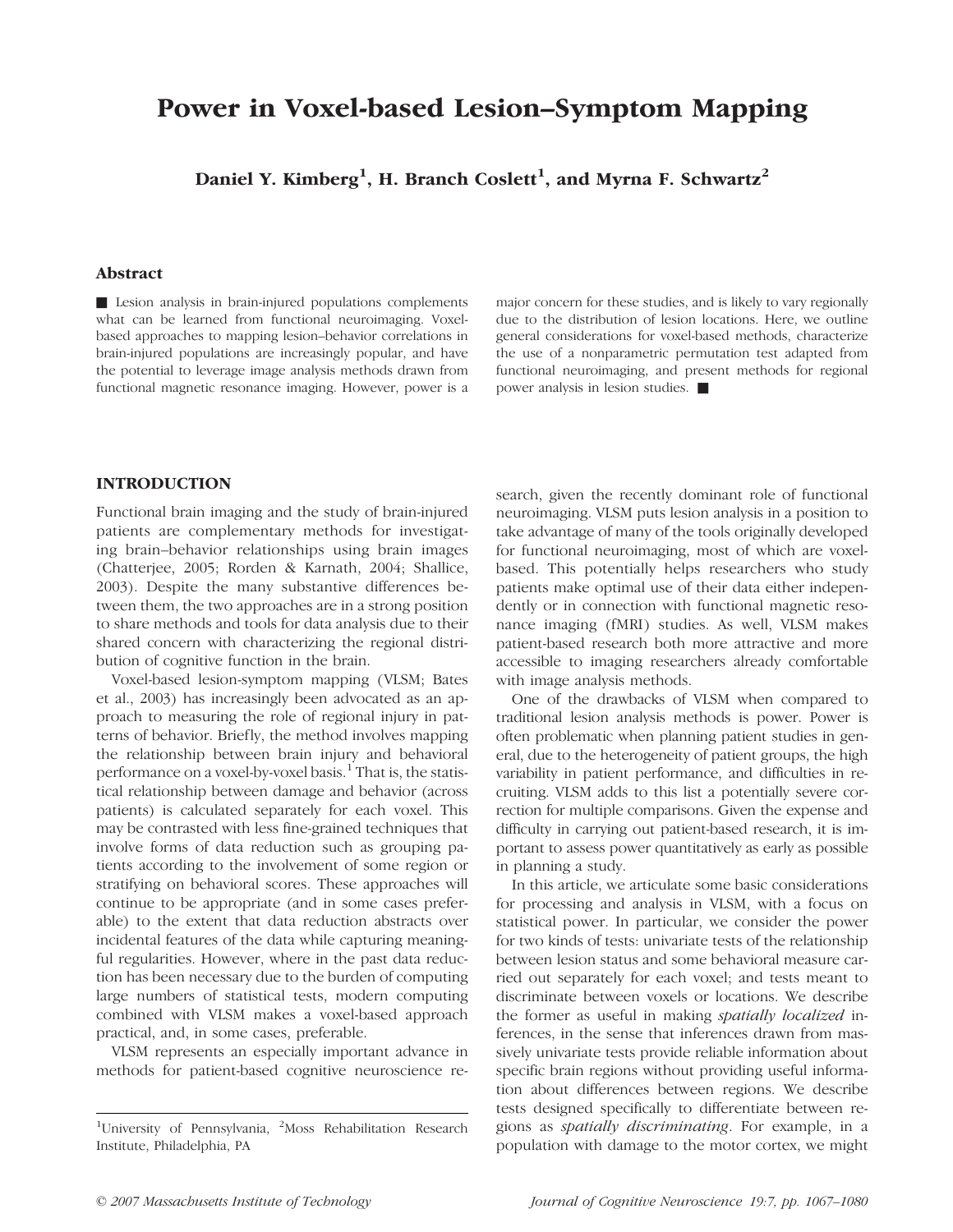test the association between left motor cortex damage and right-hand performance, supporting a spatially localized inference that concerns the left motor cortex in isolation. Or we might test whether the association between damage and right-hand performance is greater for the left motor cortex than for the right motor cortex, supporting a spatially discriminating inference that compares the roles of the left and right motor regions.

We proceed by first reviewing the similarities and differences between lesion and functional imaging methods, and methods for registration and segmentation of lesion maps. We then describe procedures for correction for multiple comparisons, including a resampling approach that improves dramatically on Bonferroni correction. We further characterize power for statistical tests on the basis of lesion data, including power to make both spatially localized and spatially discriminating inferences. We conclude with a brief discussion of inferential problems difficult to address using strictly voxelbased methods.

## LESION ANALYSIS COMPARED TO fMRI

Functional imaging and  $l_{es}$  studies are both imperfect methods for discovering the functional organization of the brain. Each presents difficulties in localization stemming from the highly interactive nature of neural systems (Farah, 1994), and both present inferential weaknesses that can make interpreting results difficult. There are also cases for which one method or the other presents special difficulties. For example, imaging studies of memory function in the hippocampus are complicated by both susceptibility-related sensitivity loss and difficulty in constructing an appropriate cognitive subtraction (Stark & Squire, 2001; Binder et al., 1999). Patient studies are complicated by the nonrandom distribution and heterogeneous nature of brain injuries. Although there are often points of convergence, studies using these two methods do not always implicate exactly the same regions.

Although neither method is perfect, the fact that they suffer from *different* inferential limitations underscores the importance of convergent evidence for arguments concerning the functional architecture of the brain. Despite this, imaging studies have had a disproportionate impact on cognitive neuroscience since the advent of widely available BOLD (blood oxygen level dependent) fMRI in the mid to late 1990s (Fellows et al., 2005). The reasons for this state of affairs are complex (Chatterjee, 2005), but likely include the intrinsic appeal of the technology associated with fMRI and the ease with which fMRI data may be collected once the technology is available.

As noted by Chatterjee (2005), we can ask questions about the functional architecture of the brain in two ways: for a given region, we may ask what it does, or for a given function, we may ask where it is located. How we go about answering these questions depends on a causal structure that is strikingly different between fMRI and lesion studies. In typical lesion studies, brain function is varied (nonexperimentally) and behavioral performance is measured. In fMRI studies, task performance is manipulated experimentally and magnetic resonance imaging (MRI) signal is measured (as an index of neural activity).

fMRI data provide high-quality evidence that observed differences in signal are due to the experimental manipulation, but little evidence concerning the role of the observed region in cognitive processes. Although fMRI activation is often presumed to be best explained by a causal role of the observed region in some cognitive process, the data generally admit a variety of other explanations, often including the possibility that the activity is epiphenomenal to the process of interest. Lesion data, by contrast, provide high-quality evidence that observed differences in behavior are due to differences in brain injury. When groups are differentiated solely by lesion location and otherwise randomly sampled, this can support spatially discriminating inferences. These inferences must often be qualified—even if damage to a certain region is associated with difficulty in a certain task, we cannot always infer that the region is functionally involved in the normal performance of the task. For example, the region may be adjacent to (and therefore, naturally confounded with) functionally unrelated areas, or may cause remote impairment through diaschisis. We review some additional inferential weaknesses of lesion studies in the Discussion.

The difference in the direction of causality between lesion data and fMRI results in differently structured statistical models. In the SPM (see Appendix) approach to fMRI analysis, the signal value in each voxel is considered the dependent variable for a separate test, and behavior is usually considered the independent variable. In VLSM analyses, each voxel's lesion status is considered to be an independent variable for a separate test, and behavioral scores are the dependent outcome measure. Thus, fMRI involves a dependent measure that varies from voxel to voxel, and a single model that is fitted separately to each voxel's data. A typical lesion analysis involves an independent variable—lesion status—that varies from voxel to voxel, and therefore, a separate model for each voxel, but the same dependent (behavioral) measure. When there is only a single independent variable, we can reverse the relationship (modeling damage as a linear function of some behavioral index) without disturbing the logic of our statistical tests. That is, whether we model lesion score as a function of behavior or vice-versa, we will still get the same  $t$  scores and significance levels. However, when additional variables are used to explain behavioral scores (e.g., nuisance covariates in addition to voxel lesion status), the model needs to be structured canonically, with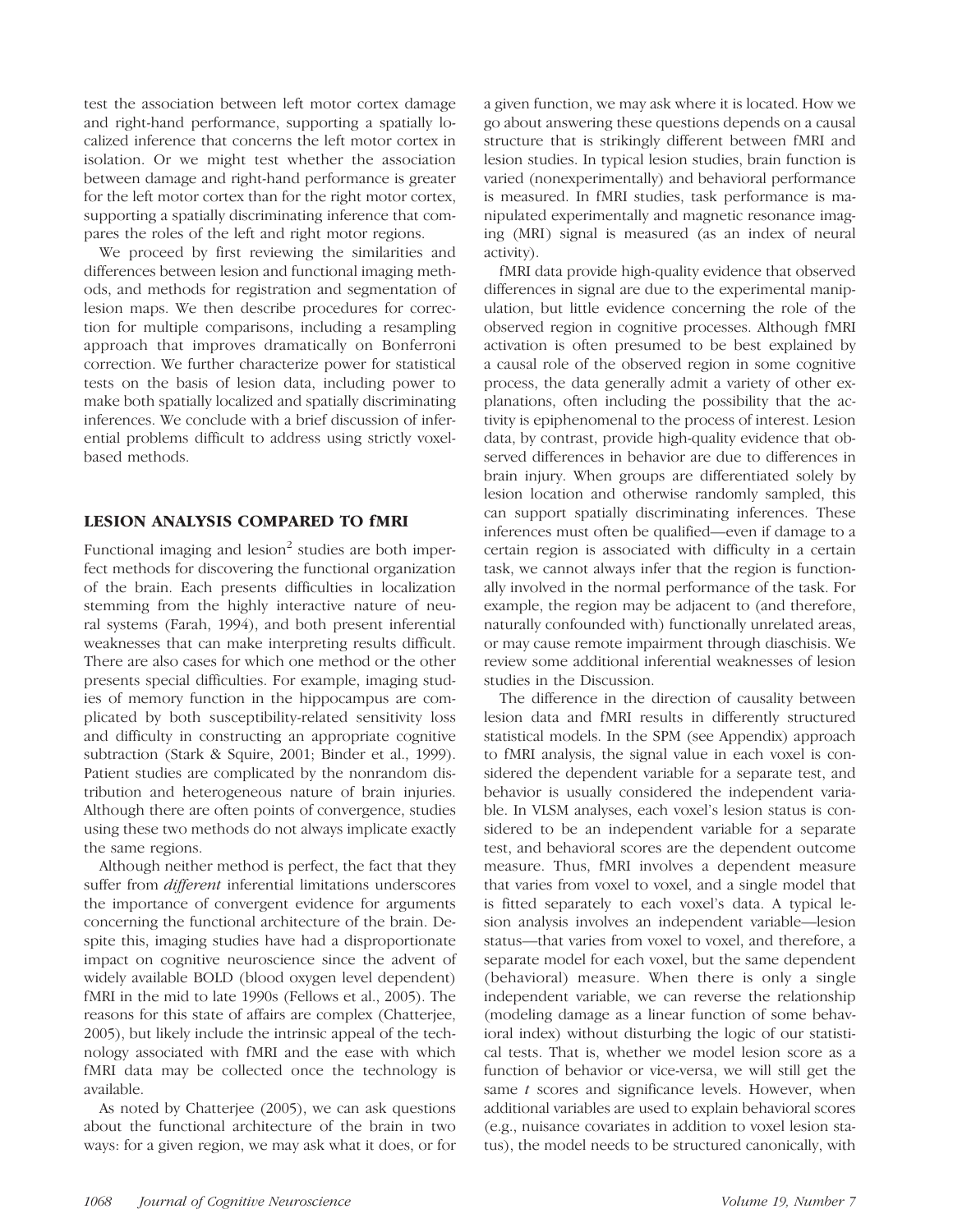behavior as the dependent measure and other variables including lesion status as independent measures. This is because we typically hypothesize an effect of the covariate on behavior, but not on the location of the lesion.

Having a model that varies from voxel to voxel has practical consequences for the software used to carry out VLSM-style analyses. fMRI analysis packages do not typically support using image data as an independent variable, and may be nontrivial to retrofit due to the way intermediate products are stored (because they may only be reused when the model remains the same from voxel to voxel, as in fMRI). At the same time, lesion analysis involves image data with no temporal structure (i.e., autocorrelation), which avoids a major complicating factor in methods for image data analysis.

Finally, we note that lesion studies are complicated by marked heterogeneity in both the imaging and behavioral performance. Most functional imaging studies of healthy subjects combine data from subjects scanned on the same scanner, using the same scanning protocol. Even meta-analyses and multisite studies generally have sizable groups from each site/study. Without minimizing the other sources of intersubject variability in fMRI, it is safe to say that this kind of uniformity is rarely achieved in studies of patients with focal lesions, which often rely on clinical imaging. Variation in image quality may be due to the nature of the imaging protocol (including a vast array of imaging parameters), the quality of the imaging hardware, differences in head movement, and when the images were taken relative to the injury or injuries. Studies often must include patients who cannot undergo MRI, but who may have lower quality computed tomography (CT) images available. In principle, variation in the quality of images complicates the process of analyzing combined data, although in practice these differences are often ignored. Similarly, VLSM studies often have discretely identifiable subpopulations with potentially different variances in behavioral measures. This may make it inappropriate to use ordinary least squares solutions to linear models.

## REGISTRATION AND SEGMENTATION

VLSM-type statistical analyses presuppose methods for reliable registration of structural maps of patients' brains, as well as methods for reliable segmentation of lesions. There are several viable options for both these procedures, varying in the type of data required, their performance under different conditions, and in their labor-intensiveness. A detailed evaluation of viable approaches to these two processes is beyond the scope of this article, but we here provide a brief review of prominent approaches.

The purpose of intersubject registration to a common template (''spatial normalization'') is to align the brains such that voxels at the same coordinate in two subjects'

brain images have signal intensities drawn from structurally corresponding regions (which we typically hypothesize will also correspond functionally). The accuracy of this process can vary from subject to subject, or even from region to region. A number of automated and semiautomated algorithms are available for MRI data (e.g., Avants, Schoenemann, & Gee, 2005; Shen & Davatzikos, 2002; Ashburner & Friston, 1999; Woods, Grafton, Watson, Sicotte, & Mazziotta, 1998; see also Brett, Johnsrude, & Owen, 2002 for discussion of this issue) and are routinely used in group analysis for both structural and fMRI.

The procedures used to accomplish this normalization can be problematic even with structurally intact brains from homogeneous populations of healthy subjects, all acquired on the same scanner. The impact of small defects in registration is reduced somewhat by the inherent spatial smoothness of the data of interest (BOLD fMRI data or lesion maps), and typically by explicit smoothing of the data, which trades spatial resolution for robustness to misalignment. But with the diverse populations typical of lesion studies, and the presence of (often large) structural defects, fully automated normalization to a common template can easily fail. Modes of failure are varied, but a typical undesirable result might map a large lesion onto a ventricle or a small lesion onto a wide sulcus, where in neither case is the lesion properly mapped onto locations associated with the damaged underlying tissue.

We can identify four prominent approaches to avoiding these problems. First is the cost function masking approach described by Brett, Leff, Rorden, and Ashburner (2001). Within a class of normalization algorithms, finding the best transformation involves searching a space of transformations for the one that minimizes some cost function, essentially a measure of mismatch between the lesioned brain and the template. Cost function masking involves identifying a region to be excluded from the cost function calculation, in this case, the lesion itself, which must be identified manually. By excluding the lesion from the cost function calculation, the algorithm will search only for the best fit for the remaining tissue.

A second approach adopted by Tyler, Marslen-Wilson, and Stamatakis (2005) is to use the standard SPM normalization algorithm with a high regularization constraint to penalize ''unlikely'' deformations. This essentially constrains the transformations considered in searching for the best fit. Using this approach within SPM99 (www.fil. ion.ucl.ac.uk/spm/), they reported satisfactory results in 16 of 19 patients with focal lesions.

Landmark-based registration is still a viable approach for bringing brain images into rough alignment (cf. Talairach & Tournoux, 1988). In this approach, manually chosen landmarks are identified on both volumes, which constrains the transformation at these points. The mapping for intermediate points is determined by assuming a smooth, continuous function between the landmarks.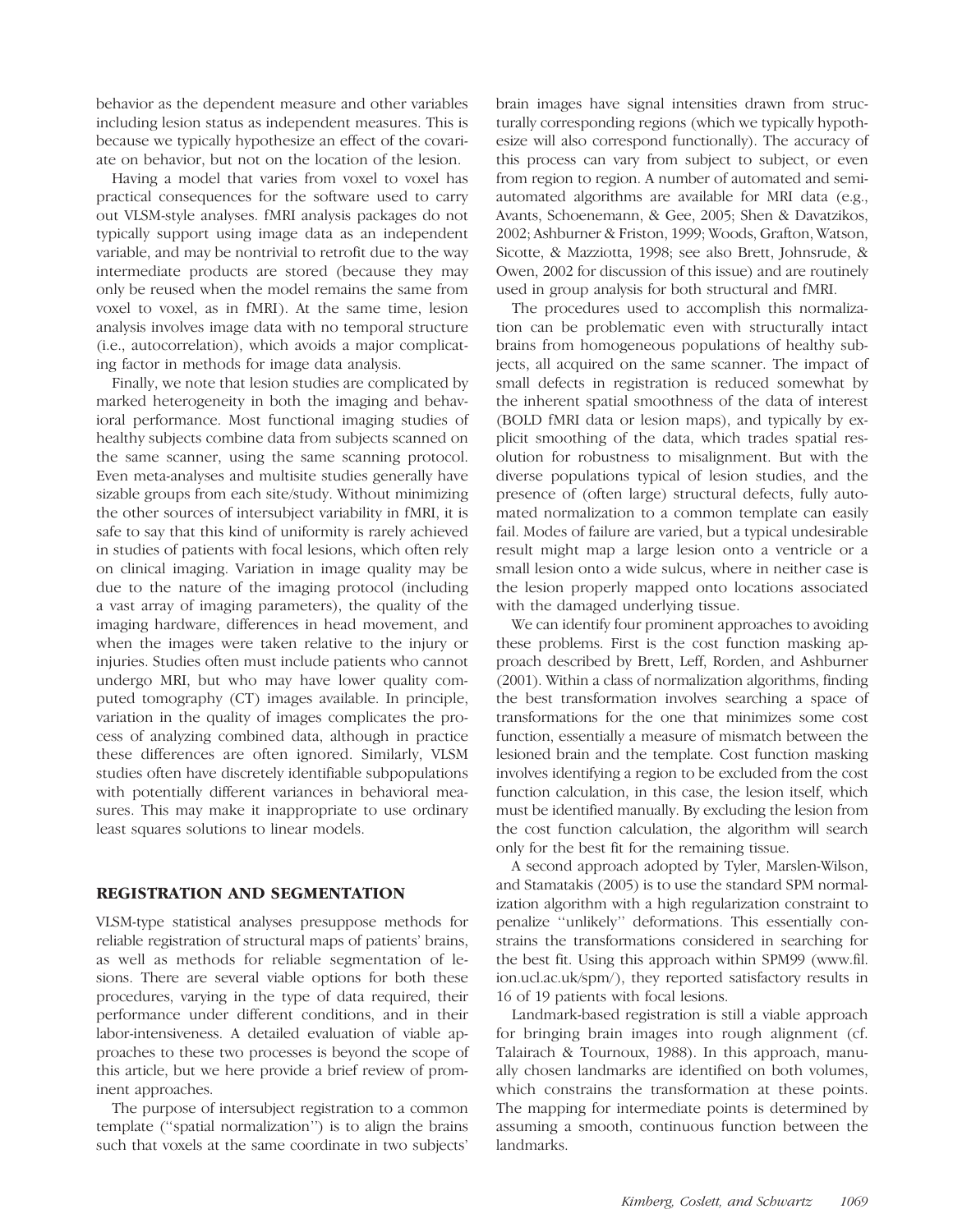A fourth approach is manual transformation. Skilled raters here transcribe the lesion onto a standard template (typically first rotated to at least coarsely match the pitch of the subject's images). Although various parts of the process may still be automated, the rater is responsible for mapping the contour of the lesion onto homologous structures on the template image. This approach combines registration and segmentation into one step.

Several approaches have been used for lesion segmentation. As noted above, manual segmentation by skilled raters, which has been used in lesion studies since long before computers became commonplace, continues to be a viable option. Without a true gold standard method for assessing damage status on a voxel-by-voxel basis, manual segmentation draws on the knowledge of a skilled rater that may be as yet poorly captured by automated algorithms. Interrater reliability between skilled segmenters has been shown to be high (Fiez, Damasio, & Grabowski, 2000), and we have collected pilot data demonstrating a similar degree of reliability between a skilled rater and specially trained research assistants.

Tyler et al. (2005) have used a markedly different approach, looking for relationships between the intensity values from structural MRI images and behavioral measures. This approach avoids the need to delineate lesions at all, but requires images that have common signal qualities (i.e., were collected on the same scanner) in order to ensure that damage-related signal differences are large compared to other sources of interscan signal variability. Because the brain images themselves are coregistered, the coregistration must be automated or semiautomated. A chief advantage of this approach is that it will be sensitive to patterns of structural damage that might be difficult to detect by eye, or that might not have sharply delineated boundaries. At the same time, it may be more vulnerable to artifactual findings due to misregistration.

Stamatakis and Tyler (2005) have described a similar approach just for segmentation, which involves first registering the lesioned brain to a template (using SPM normalization with the regularization constraint), and then using SPM to compare the signal intensity to a reference group of healthy subjects. Again, this approach depends on reliable registration of the lesioned brains and on having a set of reference images with the same signal qualities.

Finally, we note that voxel-based morphometry (VBM; Ashburner & Friston, 2000) has been widely used in assessing subtle structural changes—differences in the balance of gray and white matter density within a voxel associated with neurodegenerative and psychiatric conditions. VBM is not designed to identify discrete focal brain lesions, but conceivably could be useful in identifying these less subtle structural differences. Stamatakis and Tyler (2005), in describing their GLM-based method, note that gray–white segmentation (upon which VBM depends) can fail easily in the presence of large

structural lesions. They do, however, note that VBM may be useful in the case of small lesions or atrophy, where gray–white segmentation is more likely to succeed. Mehta, Grabowski, Trivedi, and Damasio (2003), in explicitly evaluating the utility of VBM in segmenting lesions, found that VBM was markedly inferior to manual segmentation. Rorden and Karnath (2004) have also noted the shortcomings of VBM in the analysis of focal lesions.

It is worth noting that for both registration and segmentation, some of the methods are conceivably useful in combining data from widely varied sources (e.g., MRIbased and CT-based lesion maps), whereas others may require more closely matched images from all subjects. Even among the automated registration methods, some but not others are appropriate for intermodality registration (e.g., registering a subject's CT image to a study's MRI template might work well with mutual informationbased registration, but not with an approach based on matching raw signal intensity). Notwithstanding concerns about systematic differences between CT and MRI, the flexibility to combine data from different modalities is generally important for lesion studies, which typically include patients who cannot undergo MRI.

## CORRECTION FOR MULTIPLE COMPARISONS

Without correcting for multiple comparisons, the probability of making a Type I error goes up as we carry out more statistical tests. This can be a significant concern in voxel-based studies, which typically involve tens of thousands of voxels. The prevailing standard (across many scientific disciplines) is to control ''family-wise error rate'' (FWER), or the probability of making one or more Type I errors among the entire set of tests. Achieving this control normally entails accepting an increased risk of Type II error.

Bonferroni correction, the most common procedure used for FWER control, is overly conservative when the comparisons are not independent. That is, it accepts higher Type II error than is necessary to guarantee at least the desired FWER. VLSM is liable to be a particularly bad case for Bonferroni correction because of the inherent spatial coherence of lesion maps. At typical resolutions, lesions tend to be formed of contiguous voxels, and the lesion status of a voxel is well predicted by that of its neighboring voxels. This lack of spatial independence may be especially exaggerated to the extent the resolution of the lesion maps exceeds the resolution at which meaningful decisions about lesion tracing are made. Delineating three-dimensional lesions at 1 mm instead of 2 mm resolution incurs a correction for eight times the number of tests, regardless whether this additional resolution is used meaningfully.

In fMRI, alternatives to Bonferroni correction include Gaussian Random Field Theory (RFT; Worsley, Taylor,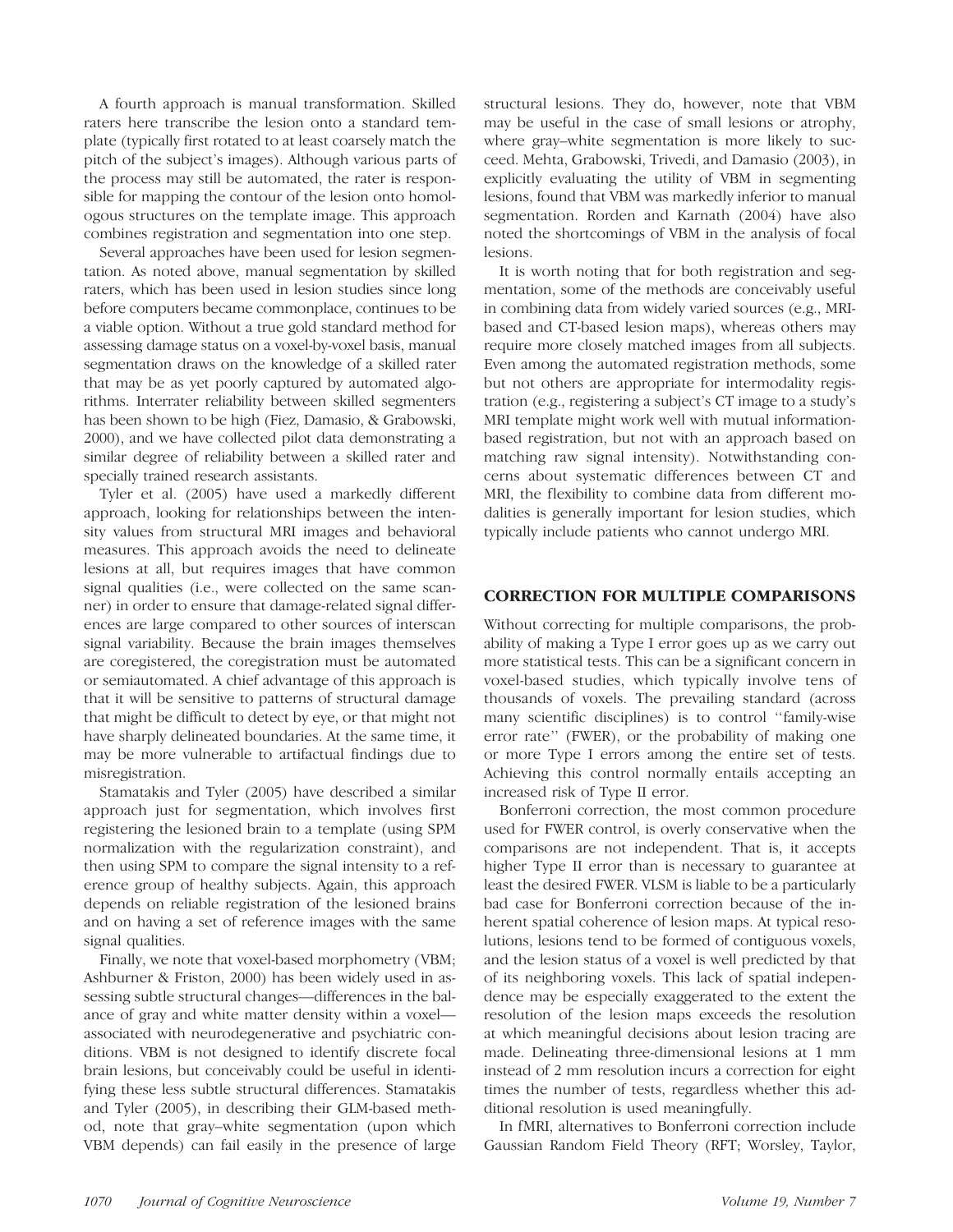Tomaiuolo, and Lerch, 2004), False Discovery Rate (FDR) control (Benjamini & Hochberg, 1995), and permutation testing (Nichols & Holmes, 2002). RFT takes advantage of the approximately Gaussian spatial structure of the signal to borrow an elegant solution from topology (Worsley, 1996). Although widely applicable, RFT solutions are most appropriate with high degrees of freedom, high spatial smoothness, and ideally require Gaussian smoothness over a large, regularly shaped region. These are overly restrictive conditions for typical lesion studies. With low df and/or spatial smoothness, the RFT threshold will be even more restrictive than Bonferroni correction, and therefore, not useful. With non-Gaussian spatial structure, the RFT solution will be invalid and will not offer appropriate control of the falsepositive rate.

FDR has been recently advocated as an alternative standard for scientific reportability, and has been specifically proposed for lesion analysis (Rorden & Karnath, 2004). As its name implies, FDR provides a method for controlling the expected proportion of false positives among suprathreshold voxels (Genovese, Lazar, & Nichols, 2002). It provides improved power by relaxing control of false positives—even a typical FDR criterion of 0.01 (1 false discovery expected per 100 positive results) typically provides a more inclusive threshold than FWER of 0.05 (5% chance of any false positives at all). FDR may turn out to be valuable in lesion studies, and is already available in MRIcron, VLSM, and VoxBo (the package used for the present work), as well as SPM. However, because it does not control FWER (as do Bonferroni correction, the RFTbased method, and the permutation test described below), it should be compared to these other methods with caution.

Permutation testing is a nonparametric resampling approach to significance testing that provides elegant solutions for numerous vexing statistical problems (Good, 2004). Briefly, permutation testing is a procedure whereby a test statistic may be compared to a null distribution derived from the dataset of interest rather than from some parametric distribution. The permutation null distribution is typically derived by permuting how the dependent and independent variables are paired. When the null hypothesis is true, there is nothing special about the correct pairings, and the ''correct'' pairings should be no more likely to generate an extreme test statistic than any other. If the correct ordering does generate an extreme value relative to the other permutations, we may reject the null hypothesis. Although the details of a specific permutation test may vary, the key point is that the method allows us to derive a reference null distribution for just about any statistic of interest, not just those statistics that can be coerced into conformity with some parametric distribution.

Permutation tests rely on few assumptions, and asymptotically approach exact significance levels. The two most commonly cited disadvantages are the computational cost and the lack of widespread availability. As faster computers become available, computational cost becomes more and more irrelevant. And although permutation tests are still not widely available in general statistical packages, they are supported in several packages for fMRI analysis (see Appendix), and should become increasingly prevalent.

It is important to note that although many researchers are rightly uncomfortable with radical new statistical procedures, the permutation test is neither radical nor particularly new. In making this point, Nichols and Holmes write, ''Had R. A. Fisher and his peers had access to similar [computing] resources, it is possible that large areas of parametric statistics would have gone undeveloped.'' Similarly, Kempthorne (1955, cited by Good, 2004) wrote, ''Tests of significance in the randomized experiment have frequently been presented by way of normal law theory, whereas their validity stems from randomization theory.'' We can adopt the perspective that, for many purposes, parametric statistics are a compromise that we have been forced to live with solely due to the cost of computing. That cost has been dropping steadily for the past 50 years, and is no longer a meaningful impediment for most purposes.

In the present context, permutation testing provides an elegant solution to the multiple comparison problem that, in effect, corrects exactly for the number of independent comparisons in a volume, without making assumptions about the spatial structure of the data. This approach, first described for fMRI by Holmes, Blair, Watson, and Ford (1996), has been widely leveraged precisely because of the overly conservative nature of RFT-based and Bonferroni correction. In brief, if we generate 1000 VLSM maps from permutations of our data, we can examine the distribution of the maximum statistic across the brain volume. If our statistic is the  $t$  statistic, $3$  then the 95% percentile maximum t statistic is the value of  $t$  that is exceeded somewhere in the brain in only 5% of the permutations. This is precisely the assurance we would expect from Bonferroni correction when  $H_0$  is true, we expect to observe so much as a single false positive across the brain only 5% of the time.

Permutation testing using the maximum statistic should have some particular advantages for VLSM. First, it corrects for multiple comparisons in a way that is sensitive to the independence of the observations. Adding a completely redundant voxel will never affect the maximum statistic in the volume. Similarly, to the extent that additional voxels are highly correlated with existing voxels, they will be unlikely to affect the maximum statistic. Resampling the lesion maps to extremely high resolution, which increases the number of comparisons but not the number of *independent* comparisons, would incur no additional penalty.

Second, permutation testing does not depend on any specific spatial structure of the lesion maps. Although visual inspection of the pattern of correlations among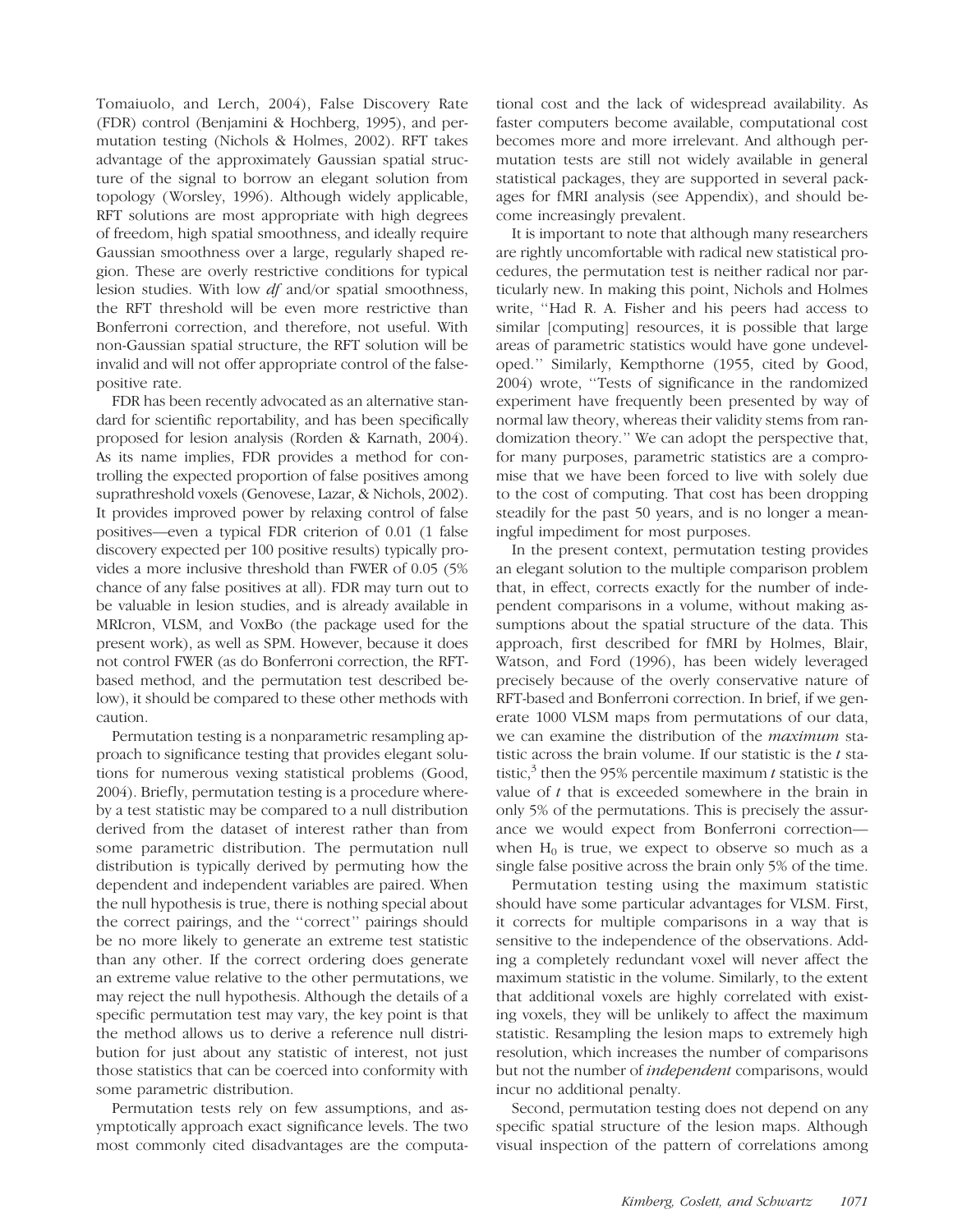voxels suggests a spatial structure that is smooth and may perhaps be at least coarsely Gaussian, the pattern is likely influenced by vascular patterns, and may be influenced in some studies by inclusion/exclusion criteria (e.g., in the case that behavioral exclusion criteria exclude patients with specific patterns of damage). This makes lesion data a problematic case for methods that assume a specific spatial structure a priori.

The use of the maximum statistic with the permutation test does not solve a separate problem that is apparent with fMRI data, and that may be of even greater concern in lesion data: nonuniform power across the volume. We may be able to improve the overall sensitivity of the permutation test using either step-down or step-up procedures (Holmes et al., 1996) to avoid having small effects in one region masked by large effects elsewhere.

We evaluated the permutation test alongside four other methods for thresholding VLSM maps: counting distinct patient–lesion patterns, Bonferroni correction, RFT, and FDR. A ''patient–lesion pattern'' as used here simply means the list of which patients are lesioned versus intact in a given voxel. If 10 voxels are lesioned in exactly the same subset of patients, they contribute only a single distinct pattern. This measure provides a straightforward improvement over Bonferroni correction, as it takes into account observations that are not only highly correlated, but in fact, completely collinear. Counting distinct patient–lesion patterns does not count the number of independent observations in an information theoretic sense, as it ignores the likelihood of correlated (but not identical) observations, and may therefore still be more conservative than the permutation test. It is especially unhelpful when a continuous measures of lesion status is used, as neighboring voxels will have highly correlated but nonidentical lesion patterns, and the correction will be the same as Bonferroni correction. For these reasons, permutation testing with the maximum statistic (which provides strong control of the false positive rate, see Holmes et al., 1996) should still be preferable in general. However, with 0/1 lesion scores, counting only unique patient–lesion patterns removes a major source of nonindependent comparisons, making a Bonferroni correction less dramatically overconservative. When applicable, it provides an easily obtained improvement over strict Bonferroni correction in reducing unnecessary correction without the computational burden of permutation testing.

We evaluated these methods for three datasets: two small datasets of typical size for patient studies ( $n = 12$ ) and 13) and a larger dataset ( $n = 55$ ) lacking a meaningful behavioral measure. Patients in all three datasets had damage restricted to the left hemisphere. Lesions were segmented and coregistered using a manual procedure with MRIcro (Rorden & Brett, 2000). A T1 weighted MNI template image was first rotated (pitch only) into correspondence with the patients' scans as well as possible. An experienced researcher outlined the lesions on the rotated template, resulting in a map in which each voxel was labeled either 0 (intact) or 1 (lesioned). Finally, the lesion maps were rotated back into a canonical orientation, using nearest-neighbor interpolation to restrict the map values to 0 and 1. For most of the subjects, lesions were drawn on a  $2 \times 2 \times$ 2 mm template. For some that were originally drawn at higher resolution (Dataset 1), we first resampled the lesions to  $2 \times 2 \times 2$  mm just for the purposes of this test.

All of the reported Bonferroni-corrected and RFT thresholds for the three datasets correspond to an alpha criterion of .05. Note that the RFT thresholds were carried out without regard for the likely violation of assumptions. In particular, we used the method of Kiebel, Poline, Friston, Holmes, and Worsley (1999) to estimate smoothness for the region enclosing all the lesioned voxels, even though the smoothness is not necessarily Gaussian. The FDR thresholds reported in Table 1 were calculated with  $q = 0.01$  (the expected false discovery rate) and  $c(V) = 1$  (see Genovese et al., 2002).

## Dataset 1: 12 Patients with Left Hemisphere Lesions

Schnur, Lee, Coslett, Schwartz, and Thompson-Schill (2005) segmented the lesions of 12 aphasic patients

**Table 1.** All t Thresholds Are Selected to Meet a Criterion of  $p \leq .05$ 

|           | Patients | Bonferroni Correction |             | Distinct Patient-Lesion<br>Patterns |             | <i>Permutation Test</i> | RFT         | <i>FDR</i>                    |
|-----------|----------|-----------------------|-------------|-------------------------------------|-------------|-------------------------|-------------|-------------------------------|
|           |          | Voxels                | t Threshold | Patterns                            | t Threshold | t Threshold             | t Threshold | t Threshold<br>for $q = 0.01$ |
| Dataset 1 | 12       | 62,990                | 10.0        | 680                                 | 5.92        | 5.4                     | 11.07       | 3.14                          |
| Dataset 2 | 13       | 51,410                | 8.53        | 295                                 | 4.94        | 3.17                    | 8.95        | 3.49                          |
| Dataset 3 | 55       | 96,210                | 5.51        | 17,258                              | 5.03        | 4.35                    | 5.56        | 3.25                          |

For the permutation test, the standard error on the  $p$  value is .0069.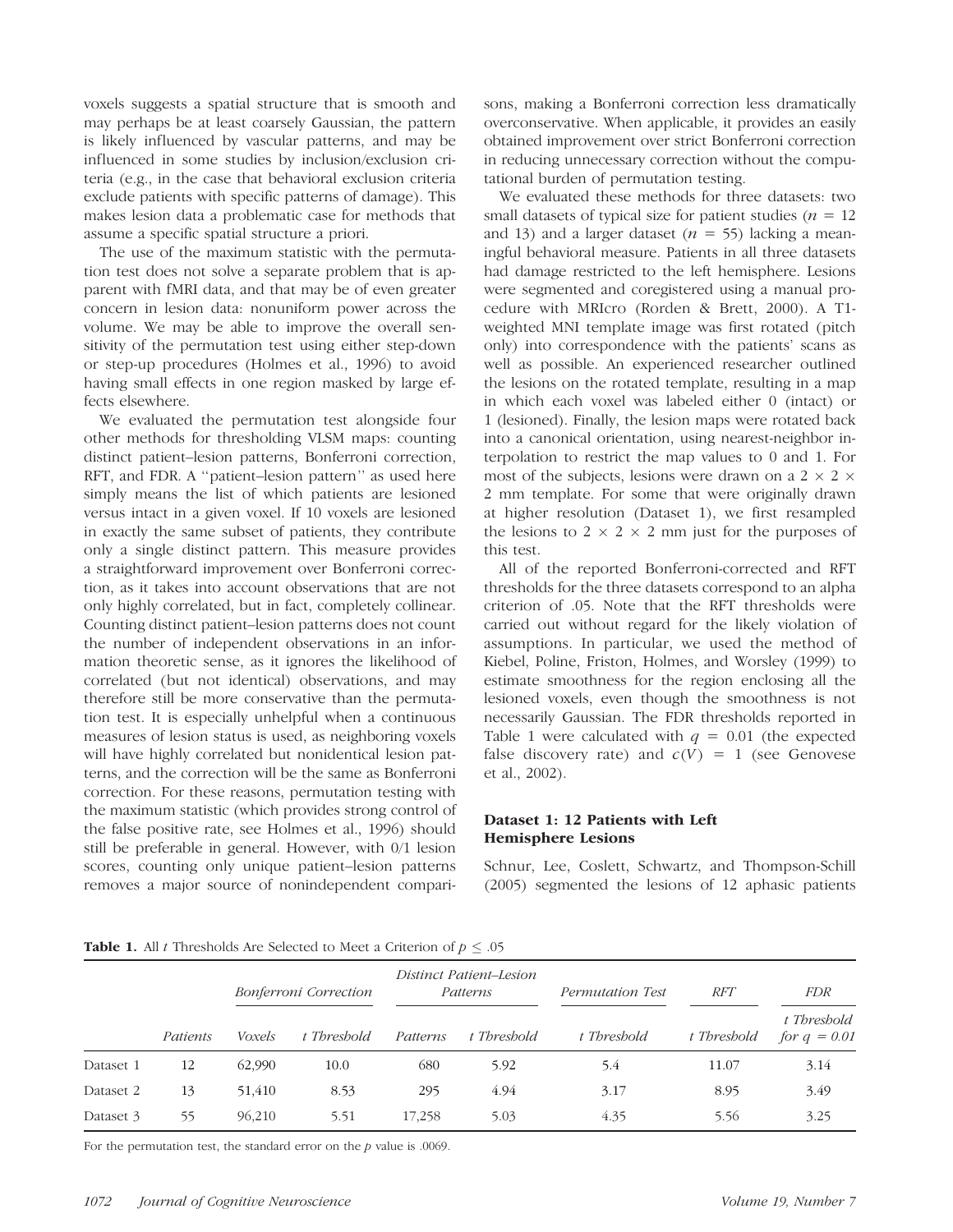(from Schnur, Schwartz, Brecher, & Hodgson, 2006) willing to undergo MRI or CT. In aggregate, lesions from the 12 subjects covered 62,990 left hemisphere voxels. Bonferroni correction based on this count would yield a significance threshold of  $t > 10.0$ . However, only 680 patient–lesion patterns were observed, which with Bonferroni correction yields a more reasonable threshold of  $t > 5.92$ . Our permutation test, using the maximum statistic to control for multiple comparisons, yielded a threshold of  $t > 5.4$ , which is slightly more inclusive than counting voxel patterns.

## Dataset 2: 13 Patients with Left Hemisphere Lesions

We performed the same comparisons in a separate group of 13 patients with left hemisphere lesions, in connection with a study examining action representations. The lesions of patients in this study included 51,410 voxels. The Bonferroni-corrected threshold would be  $t > 8.53$ . The number of patient–lesion patterns was 295, which with Bonferroni correction yields a threshold of  $t >$ 4.94. By contrast, the permutation test yields a threshold of  $t > 3.17$ .

## Dataset 3: 55 Patients with Left Hemisphere Lesions

Finally, we evaluated the permutation test using a larger group of 55 patients (the 12 patients from Dataset 1 and an additional 43 patients) for which no experimental data of interest were available. This is the typical situation for study planning. In these subjects, a total of 96,210 voxels were implicated, in which were represented 17,258 patient–lesion patterns. Bonferroni correction on the total number of voxels would give a threshold of  $t > 5.51$ . Note that despite the much larger number of voxels than in the previous dataset, the much larger df gives us a more lenient threshold. Using the distinct voxel count reduces the threshold to  $t > 5.03$ .

We created normally distributed random experimental data to evaluate the permutation test, which yielded a threshold of  $t > 4.35$ . As an approximation of the degree of spatial dependence in the data, we note that this threshold would correspond to roughly 1607 comparisons under Bonferroni correction for an alpha of .05 (we use this estimate below as an approximation of the number of independent comparisons in the dataset).

Table 1 summarizes the results from the three datasets, including the RFT and FDR thresholds. Clearly, the degree of spatial coherence of lesion maps makes Bonferroni correction on the basis of the number of voxels grossly overconservative, no less so for lesion analysis than for fMRI. Counting distinct voxel patterns is a dramatic improvement in cases with discrete-valued damage measures. The RFT-derived thresholds fail to improve on Bonferroni correction, although they would likely do so if the maps had been spatially smoothed. Permutation testing provides a more general solution, and should provide an additional advantage over counting in cases where lesion patterns are less randomly distributed, or where continuous valued lesion scores are used. Finally, FDR control provides a more liberal test in two of the three datasets, and should be generally more powerful when strict control of FWER is not needed.

Note that because we do not sample the permutations exhaustively, the permutation  $p$  value is subject to sampling error. The standard error on the  $p$  value of .05, due to sampling error, is .0069. The risk of being overly liberal can be reduced by running more permutations than the 1000 used here, and/or by using a lower alpha criterion. For small datasets, it may sometimes be possible to get an exact  $p$  value by running the permutations exhaustively.

## POWER

Power, in the hypothesis testing framework, is the probability of rejecting a false null hypothesis (i.e., the probability of obtaining a significant result for a true effect). Underpowered studies (by common consensus, acceptable power is 0.8 or greater) are a poor investment of resources—in a sense, the researcher is hoping to get lucky. Adequately powered studies not only stand a reasonable chance of rejecting the null hypothesis but also lend more weight to null findings.

Power is of special importance in the context of patient studies because it suffers in studies with small groups and noisy measurements. Patients are a scarce and closely protected resource, and the rate of recruitment is typically a major concern in planning patientbased projects. Patient performance may be highly variable, both within- and between-subjects. Lesion size and location, as well as baseline demographics, may be highly variable as well. Problems with excessive variability are sometimes exacerbated by overly inclusive recruiting to develop adequate sized groups. In the context of VLSM analyses that incur severe corrections for multiple comparisons, understanding power is especially important.

At the same time, VLSM studies are in a better position for power analysis than fMRI because the measures being compared often have real-world meaning (unlike BOLD signal values). For example, we may decide that adequate power in a voxel means detecting lesion-associated differences in digit span of 0.25 digits or more, where it would be difficult to make a comparable decision regarding BOLD signal units. Null results are easier to interpret because we can place confidence intervals around effect sizes measured in meaningful units, instead of simply reporting the association as nonsignificant.

We here consider power for two types of tests: univariate tests of the relationship between lesion status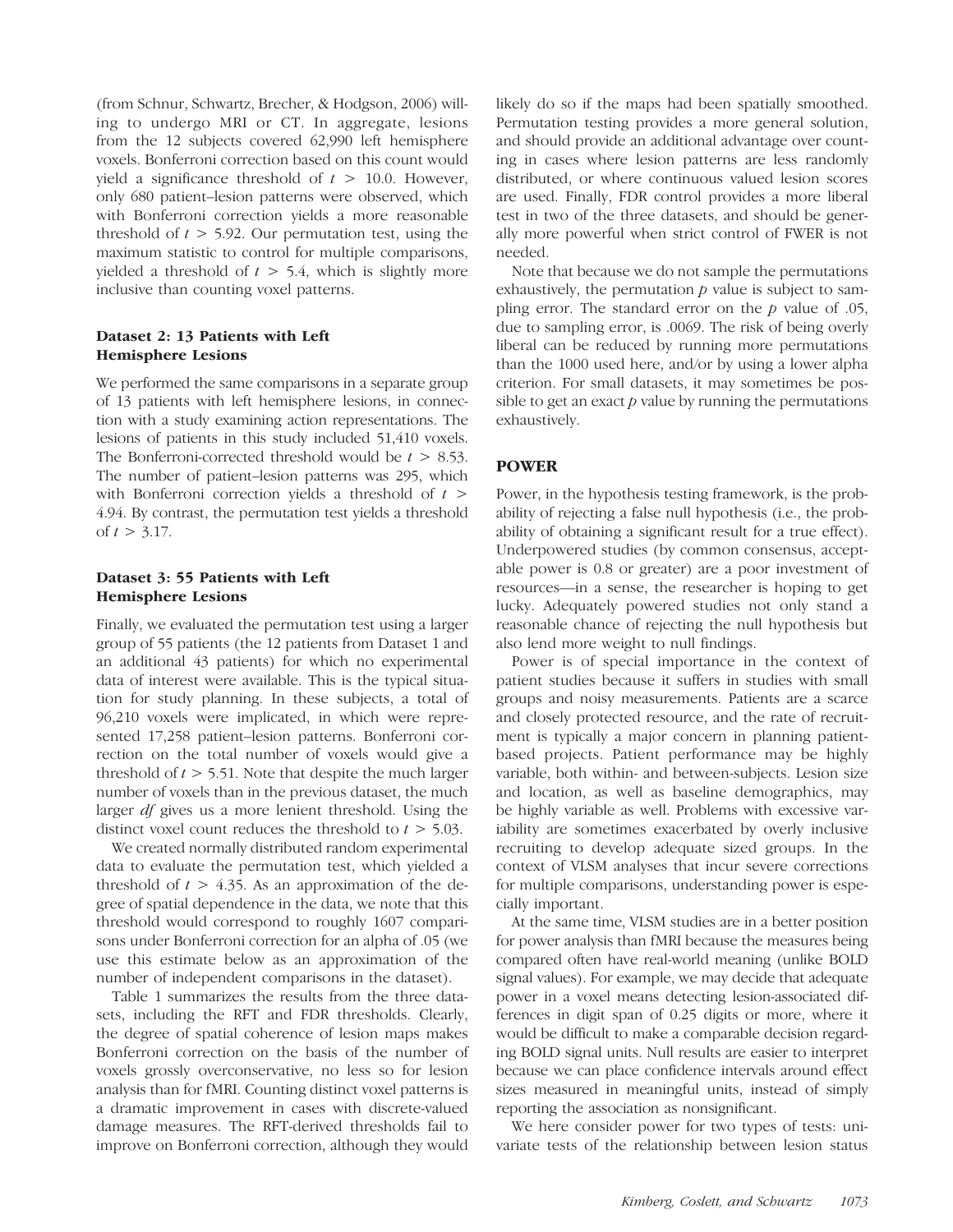and some behavioral measure carried out separately for each voxel; and tests meant to discriminate between voxels or locations. As noted earlier, we can refer to these as supporting ''spatially localized'' versus ''spatially discriminating'' inferences. Although we consider the two separately below, it is helpful to bear in mind that they are closely interconnected. Power for localized inference is a prerequisite to power for spatially discriminating—the less we can learn about a given voxel, the less we can learn about how it differs from other voxels. Although many studies are reported in such a way to support localized but not discriminating inferences, understanding cortical organization ultimately requires both.

## Spatially Localized Inference: Power to Detect Lesion–Behavior Correlations in the Entire Brain

The power to detect a true relationship between damage in some region and some behavioral pattern of interest varies as a function of the proportion of patients with damage in that region. When no patients are lesioned in a given voxel, we can learn nothing about the correlation between damage there and some behavior of interest (although we may learn that a lesion there is not necessary to produce a deficit of interest). In principle, the same is true when all patients in a group are lesioned in a given voxel, although we may sometimes make implicit comparisons to a control group of healthy patients (no lesions anywhere) or some other reference population.

For a fixed-size patient group, without knowledge of the behavioral scores, power is maximized when the variance in the lesion score is maximized. For 0/1 lesion scores, this occurs when a voxel is lesioned in half the population. This ideal proportion may be rarely met in typical lesion studies. In our sample of 55 patients with left hemisphere lesions, the maximum number of patients lesioned in any voxel was 25 (45% of the group), with a roughly normal distribution centered around 10–11 (18–20% of the group).

It is worth noting that nonuniform sensitivity is a problem for fMRI as well, albeit one often overlooked. Trivially, static susceptibility artifacts make specific regions especially difficult to image with BOLD contrast. Typical models of hemodynamic responses to neural activity may provide better fits in some regions than others. Local neural architecture and proximity to major blood vessels, combined with spatial smoothing, may also contribute.

With lesion studies, however, we can carry out a first approximation analysis of the regional distribution of power. To do so, we need the following: an estimate of the behavioral effect size and its variance; estimates of the number of lesioned versus intact patients in each voxel; and an estimate of the alpha criterion appropriately corrected for multiple comparisons. In the pres-

ent example, all but the last item can be estimated from previously collected data. Behavioral effect sizes and variability are drawn from Schwartz et al. (2006), who reported quantitative estimates of lexical–semantic word production individually for a group of patients roughly comparable to the 55 described earlier. The balance of lesioned versus intact subjects in each voxel is estimated from the scans for these 55 patients.

To correct our alpha criterion appropriately, we need an estimate of the number of independent comparisons. To do this, we carried out a permutation test using the 55 lesion volumes and a fabricated behavioral score of normally distributed random values. From the distribution of the maximum statistic, we took the 95% percentile maximum t score (4.35,  $df = 53$ ) and identified the number of independent comparisons for which that  $t$  score would yield a Bonferroni-corrected  $p$  value of .05. This was used as a coarse estimate of the number of independent comparisons. In our sample dataset, this produced an estimate of 1607.

Using these data, as well as the DSTPLAN software for power analysis (see Appendix), we can map power to detect the effect size derived from Schnur et al. (2006) across the brain. Only the lesioned/intact balance varies on a voxel-by-voxel basis—given that no more than 25 patients were lesioned in any given voxels, we can identify 25 strata of power. We constructed color power maps, as in Figure 1 below.

The maps show that in this dataset, there is adequate power to detect effects in the behavioral measure across most of the left peri- and extra-Sylvian cortex, except for the inferior temporal gyrus (ITG), in which too few of the patients had lesions. This distribution of power is clearly important to understand both in planning the study and in interpreting its results. If a region of low power (such as the ITG in this example) is important to the study, then remedial measures might include designing a more sensitive behavioral measure, recruiting a larger or different patient sample, or restricting our hypotheses more severely (to reduce the correction for multiple comparisons), for instance, by using region-of-interest (ROI) analyses. Power analysis for ROI analyses would generally be more straightforward, considering the small number of regions involved and the reduced impact of interregion correlation. If the study is carried out without changes and yields null effects in the ITG, the power analysis helps us conclude that the study contributes very little to our knowledge of the effects of ITG damage on behavior, due to lack of power in that region.

Assigning each voxel an expected power value is just one type of power calculation. We might also decide to fix power at 0.8 and map the size of the detectable effect. Or we might fix power, effect size, and the proportion of patients in the two groups, and map the required total group size as a function of the proportion of patients lesioned in each voxel. The DSTPLAN package used for the power calculations here is flexible both in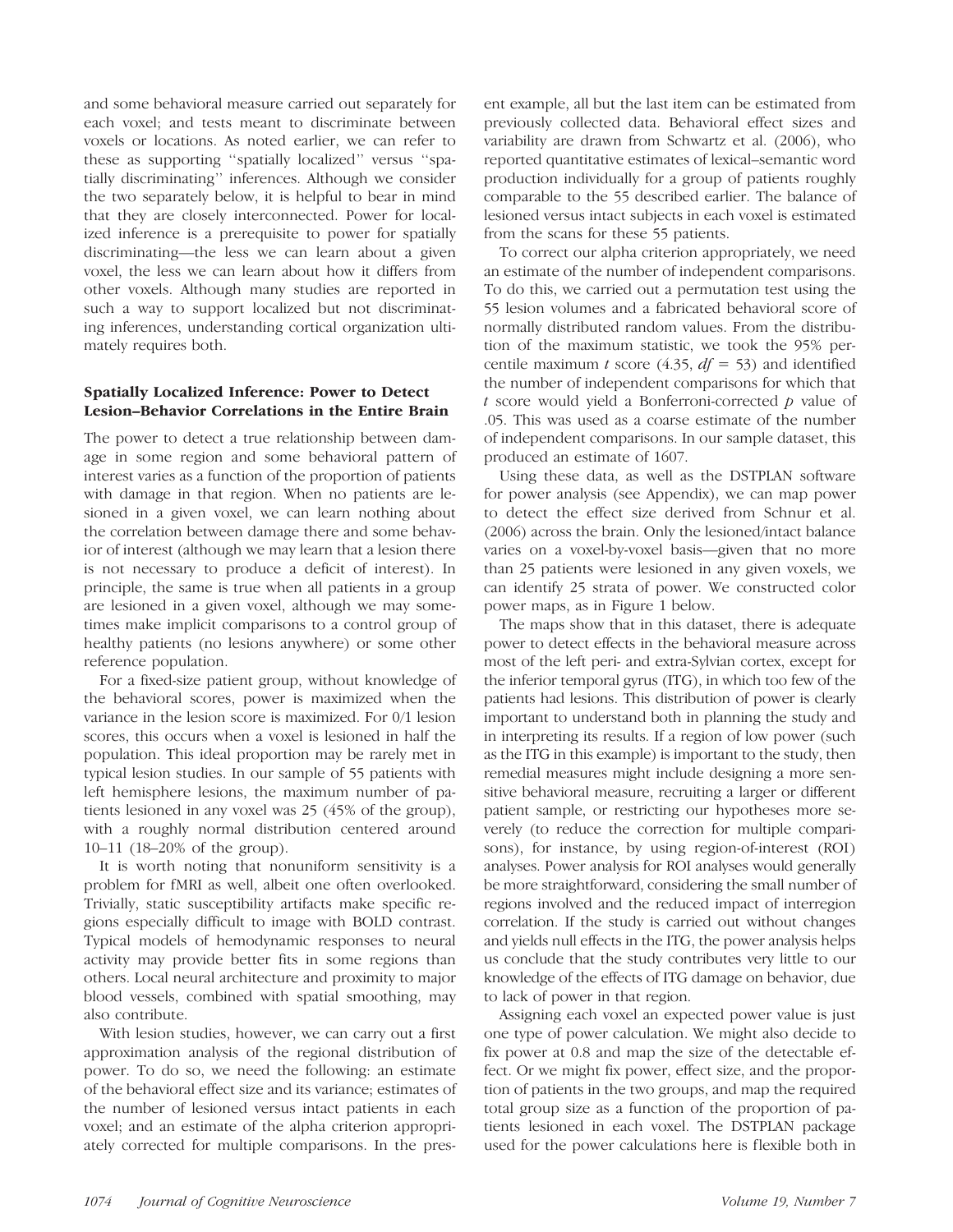Figure 1. Power mapped on selected slices in three orientations. All plotted voxels have power >0.4. Voxels in red are barely above 0.4, whereas voxels in yellow are 0.8 or above.



providing for a variety of statistical tests (not just twosample *t* tests), and in allowing the user to choose which quantities are fixed, solving for a single unknown.

## Spatially Discriminating Inference: Power for Interregion Comparisons

It will be difficult to resolve functional differences on a millimeter scale with much power if patients' lesions are typically centimeters across (barring unreasonably large patient groups). Even in the presence of good regional power, the power to detect differences between two regions may be low when the two regions are positively correlated. If two regions or voxels are always lesioned together, then it would be impossible to learn from VLSM that only one is causally related to some deficit of interest. This kind of spatial coherence in lesion data arises both from the spatial extent of lesions (effectively defining the resolution of lesion data) and from interregion correlations due to the physical processes that produce the damage, especially including vascular organization in stroke.

It may be helpful to think of this problem in a multiple linear regression framework, in which we posit that the behavioral measure may be explained by some linear combination of lesion scores from two regions. When the lesion scores are independent, we get independent measures of the contribution of each, and we can specifically contrast the two to see which has a greater impact on behavior (given meaningfully scaled covariates). When the lesion scores are positively correlated, differences between the two parameter estimates will reflect the differences between the two, although the greater the correlation, the less sensitive the design will be to genuine differences between the regions. At the extreme, when the two covariates are perfectly correlated, the model will be unsolvable, which sensibly reflects the fact that we can learn nothing independently about the two voxels.

When the lesion scores in two voxels are negatively correlated, the voxels may provide completely or partially redundant information about differences between the regions. At the extreme, perfect inverse correlations (patients are lesioned in one region or the other but never both) can arise trivially when patients are recruited with damage to one of two structures but not to both. They can also arise systematically when large lesions are either intentionally excluded or are unusual in the patient group. For example, in a group of patients selected for having single focal lesions of limited size, frontal and occipital lesions will be negatively correlated, and lesion– behavior correlations in the two regions will be nonindependent. This will be common in stroke studies that are not restricted to a single vascular territory.

With negatively correlated lesions, we do not have independent measures of the effect of damage in one region and the effect of damage in the other region, and in principle, can say little about differences between the two. That is, if damage is positively correlated with our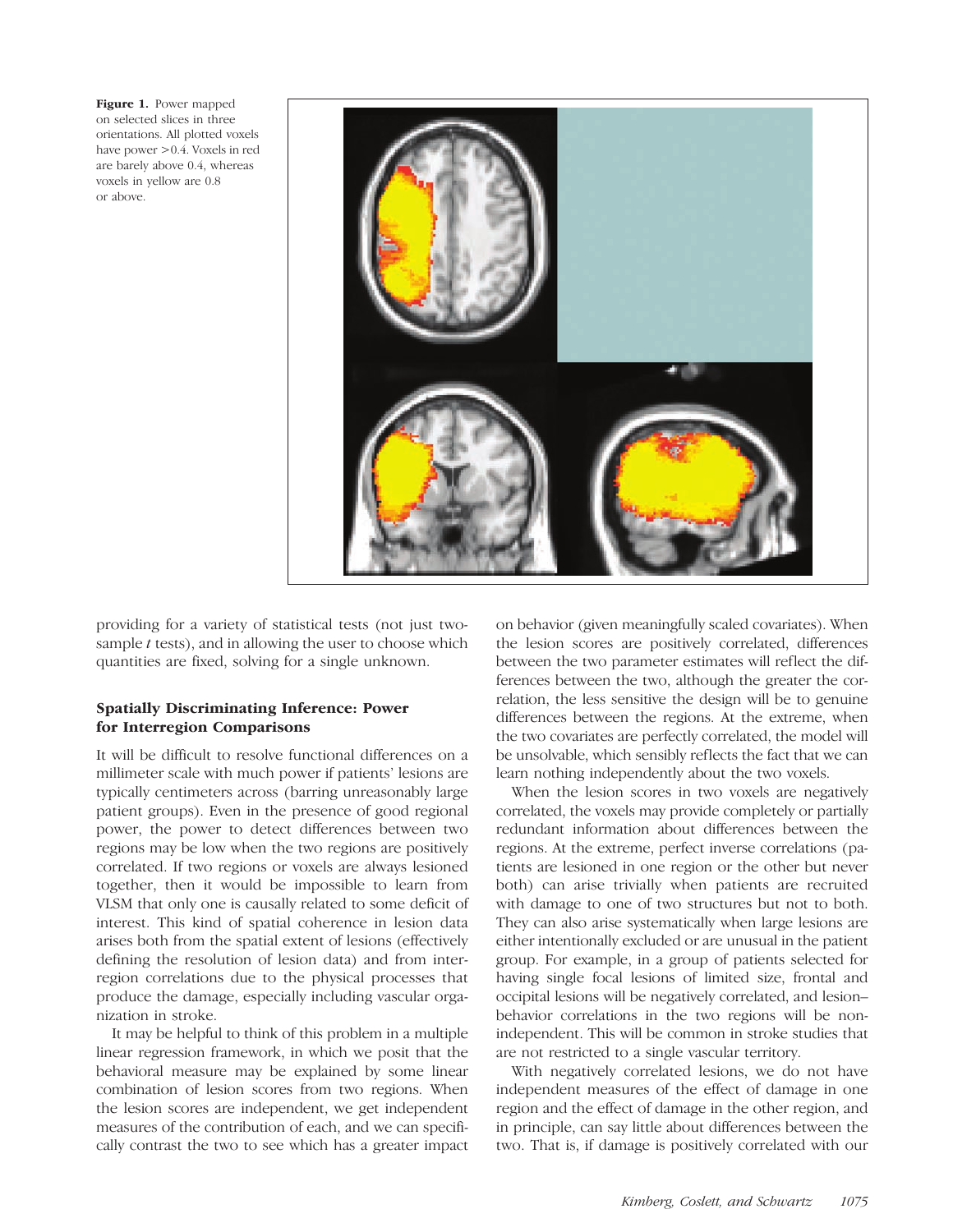behavioral score in Region A, we cannot, in principle, differentiate between damage in Region A causing an increase in scores and damage in Region B causing a decrease in scores. In practice, when scores are clearly valenced and/or we can identify ''normal'' scores, we can interpret these differences more sensibly. In such cases, we implicitly decorrelate the two by reference to an imagined reference population.

For the remainder of this section, we consider the common situation of mostly positive correlations. In this case, even if we have good power within individual voxels, the power to detect differences between voxels or regions depends not only on our ability to estimate some effect efficiently in both regions but also on the ability to do so independently. Knowing the expected relationship between damage in different regions is therefore a prerequisite to carrying out a study to compare those regions. This kind of power analysis can be carried out using either the patient group of interest or a comparable group. In some cases, it may be possible to recruit patients selectively to maximize power.

A complete map of interregion correlations would be difficult to represent graphically in limited space (it would require one full brain map for each voxel's correlations). However, we can identify a ''seed'' voxel in an ROI, and plot the correlation with all other voxels in the brain. This kind of map provides a sense of what kinds of differences might be detected in the dataset. The precise correlation between two voxels can, of course, be queried from this map.

The maps below present correlation maps for two seed voxels selected from the group of 55 patients described earlier. These maps are preliminary to considering the power of a specific test, which must consider the variability of the behavioral score as well.

The apparent smoothness of the lesion maps suggests that this type of analysis is not necessarily vulnerable to a poorly selected seed voxel, although, clearly, care must be taken to ensure that this is the case in a given dataset (Figure 2).

These interregion correlations prove useful in planning studies of lexical access. Although we may have theoretical reasons to be interested in the differences between the anterior insula and the posterior inferior frontal gyrus (pIFG), lesions in typical voxels in these regions are highly correlated  $(r = .7)$ . By contrast, damage in the pIFG is almost perfectly uncorrelated with damage in the pITG  $(r = .03)$ .

These seed voxel maps provide one view of the degree of spatial coherence in the lesion maps. Another way to consider spatial resolution is in terms of the spatial smoothness of the data, which reflects how well a voxel's score is predicted by those of its neighbors. We used the method described by Kiebel et al. (1999) to estimate the Gaussian smoothness of this set of lesion maps. Although the lesion data are certainly not Gaussian in general, and the smoothness is not uniform, this may be a useful informal measure for estimating the degree of spatial dependence in lesion data. In the current dataset, we estimated a smoothness of 8.84 mm, 7.69 mm, and 10.59 mm full width at half maximum for the three datasets. These estimates are averaged over the three dimensions. In our test datasets, despite isotropic  $(2 \times 2 \times 2)$  voxels, smoothness was least in the  $z$  dimension, presumably because the drawings were done one z slice at a time.

## DISCUSSION

Lesion analysis is important to the enterprise of brain mapping, and is well positioned to take advantage of (and build on) methods developed for fMRI. These voxel-based methods have the potential to support both spatially localized inferences (concerning a specific voxel or region) and spatially discriminating inferences (concerning differences between voxels or regions). These two modes are often confused in functional imaging,



Figure 2. Correlations with seed voxels in BA 21 and BA 22. All voxels with lesion data are depicted. (A) Area 21, including the seed voxel at the crosshairs. (B) Correlations with the area 21 seed voxel in a slice 14 mm superior. (C) Area 22, same slice as the seed voxel. (D) Correlations with the area 22 seed voxel in a slice 9 mm inferior. All red/orange/yellow voxels have correlations >0, with yellow closer to 1 and red closer to 0. Blue voxels have small negative correlations with the seed voxel.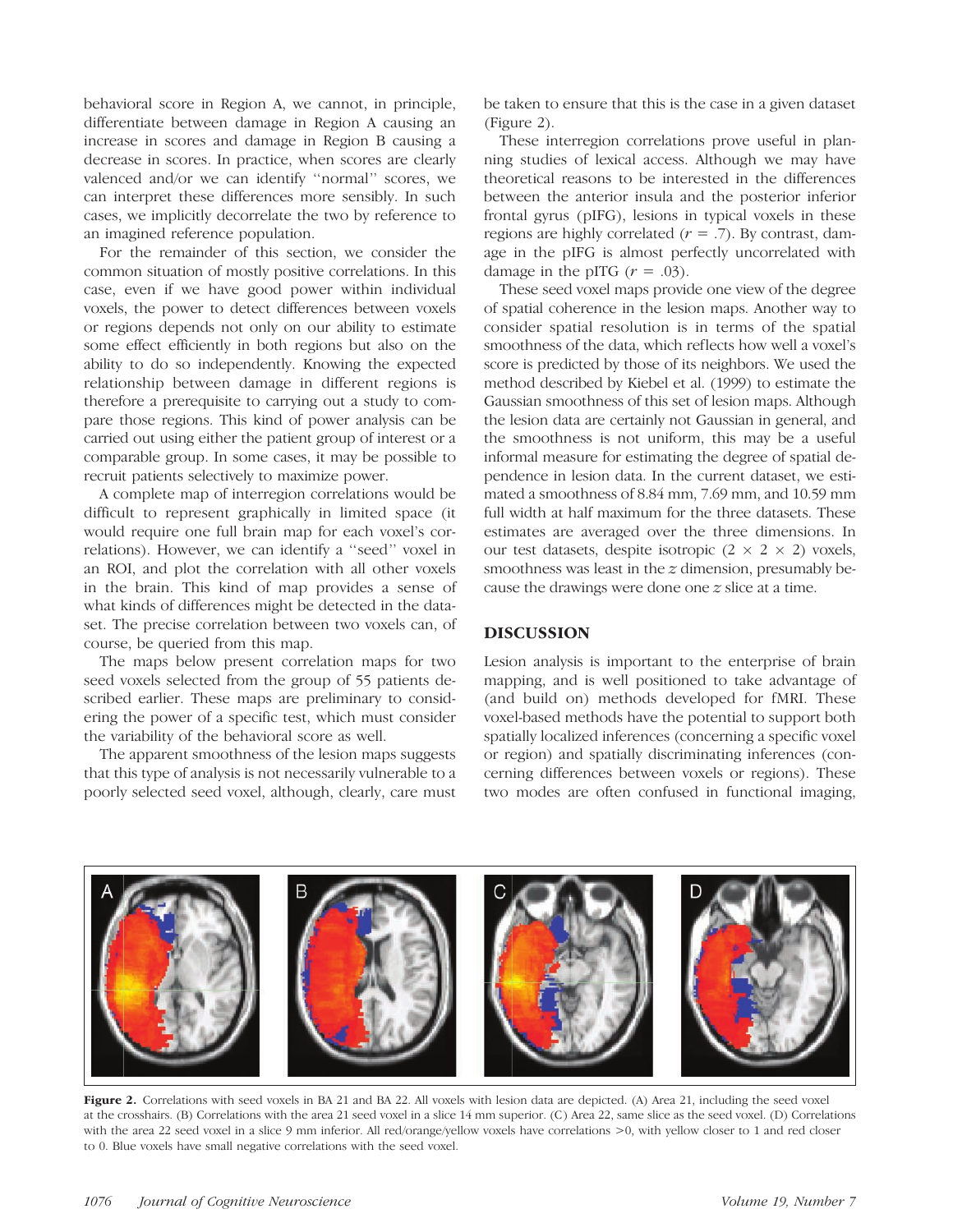where it is tempting to assume that significant activity in one region (a spatially localized inference) and not another implies some difference between the two (a spatially discriminating inference). This kind of misinterpretation is highly problematic in fMRI, where it is typical to conduct thousands of spatially localized tests and no spatially discriminating ones. The problem is liable to be more apparent in VLSM, where the differences in power between regions are even more pronounced. Even for studies reporting only localized inferences, careful reporting requires some characterization of regional power. This may be somewhat easier to do, as a first pass, in lesion studies than in fMRI, because the dependent measures are often behavioral scores that have meaningful magnitudes.

In this article, we have described an approach for calculating regional power to detect localized effects of brain lesions, as well as a preliminary step toward mapping power to make spatially discriminating inferences. Although different studies require different statistical tests, and therefore, different power calculations, we hope this provides a general framework for characterizing regional differences in power.

We have also described the application of permutation testing to VLSM to maximize power while maintaining control of the FWER. Again, depending on the structure of the study, the approach to permutation testing will vary. We have covered a simple and common case here, but of course, each study requires careful consideration of the proper test.

Decisions about the statistical model can also have a dramatic effect on regional power. For example, it may often be important to covary for lesion size in order to consider separately the specific effects of damage to a particular voxel and the more general effects of the amount of damage (see Rorden & Karnath, 2004). This potential confound is especially important given the likelihood that, in typical studies, patients with larger lesions are more likely to have damage in a given voxel. Covarying for lesion size makes it possible to look for effects of damage in a particular voxel beyond what can be attributed to overall lesion size. However, doing so can dramatically reduce power in voxels in which damage is highly correlated with lesion size. Removing the effects of lesion size effectively reduces the variance in the voxel's lesion status that could be useful in predicting behavioral outcome.

Similarly, it may sometimes be useful in the context of specific hypotheses to examine the predictive value of a given voxel or region above and beyond that of another voxel or region, in which case the latter could be included as a covariate in the model, an approach described by Bates et al. (2003). Or we might model the interaction between regions in predicting behavior. These models can only be tested effectively when the patient–lesion patterns in the two voxels are reasonably orthogonal. Models that involve nuisance covariates can

complicate the permutation test described earlier. A viable approach in this case, covered by Good (2004), is to regress out the effects of these covariates, and then to perform the permutation test on the residuals.

## Quality of Lesion Data

We have largely sidestepped the issue of varying quality in lesion maps until now, although it is an important issue in VLSM. Variation in quality can occur readily when mixing modalities, typically CT and MRI, when mixing imaging protocols within a modality, and as a function of the type of injury. Mixing modalities is never ideal but is often necessary due to the scarcity of patients. Transcribing lesions by hand often forces the rater into a 0/1 decision on each voxel, effectively throwing away information about the reliability of the evidence in each voxel. But a more sensitive approach would take into account the weight of evidence for damage in a particular location, mapping real values onto each voxel. We can easily imagine a continuous scale for confidence that a voxel is damaged, ranging from 0 (no lesion) to 0.5 (no evidence either way) to 1 (certain lesion). Although it would be impractical to have raters produce these confidence ratings for each voxel, we could conceivably combine the 0/1 maps with information about the imaging modality and the registration and segmentation techniques to produce continuous valued maps, in standard space, of the probability that each voxel is lesioned. For example, a voxel marked intact, surrounded by other intact voxels, in a region that is well-imaged by the method used, and that is subject to minimal registration error, could be assigned a lesion score of close to 0, reflecting high confidence in its intactness. A voxel marked intact that is close to a lesion boundary and in a region that is highly subject to registration error might be given a score closer to 0.5. This approach would be potentially more sensitive than using discrete lesion scores, although it would require more information about each scan, including its relative sensitivity to the types of damage of interest in each region, as well as the magnitude of expected registration error (as a function of registration method and region), which may also vary spatially.

In the discussion of power earlier, we focused on the number of patients lesioned versus intact in a given voxel as a critical variable in assessing power on a voxel-by-voxel basis. The balance is really a surrogate for variance in lesion score, which is maximized for discrete lesion scores when exactly half the patients are lesioned in a given voxel. A slightly different approach to power would be required for continuous-valued lesion scores. When the image quality is systematically poorer in some brain regions than others, variance in lesion status will be correspondingly lower in those regions, resulting in lower power. When imaging modalities are mixed (e.g., in the case of MRI and CT), however, power calculations that presume a normally distributed lesion score may be inappropriate.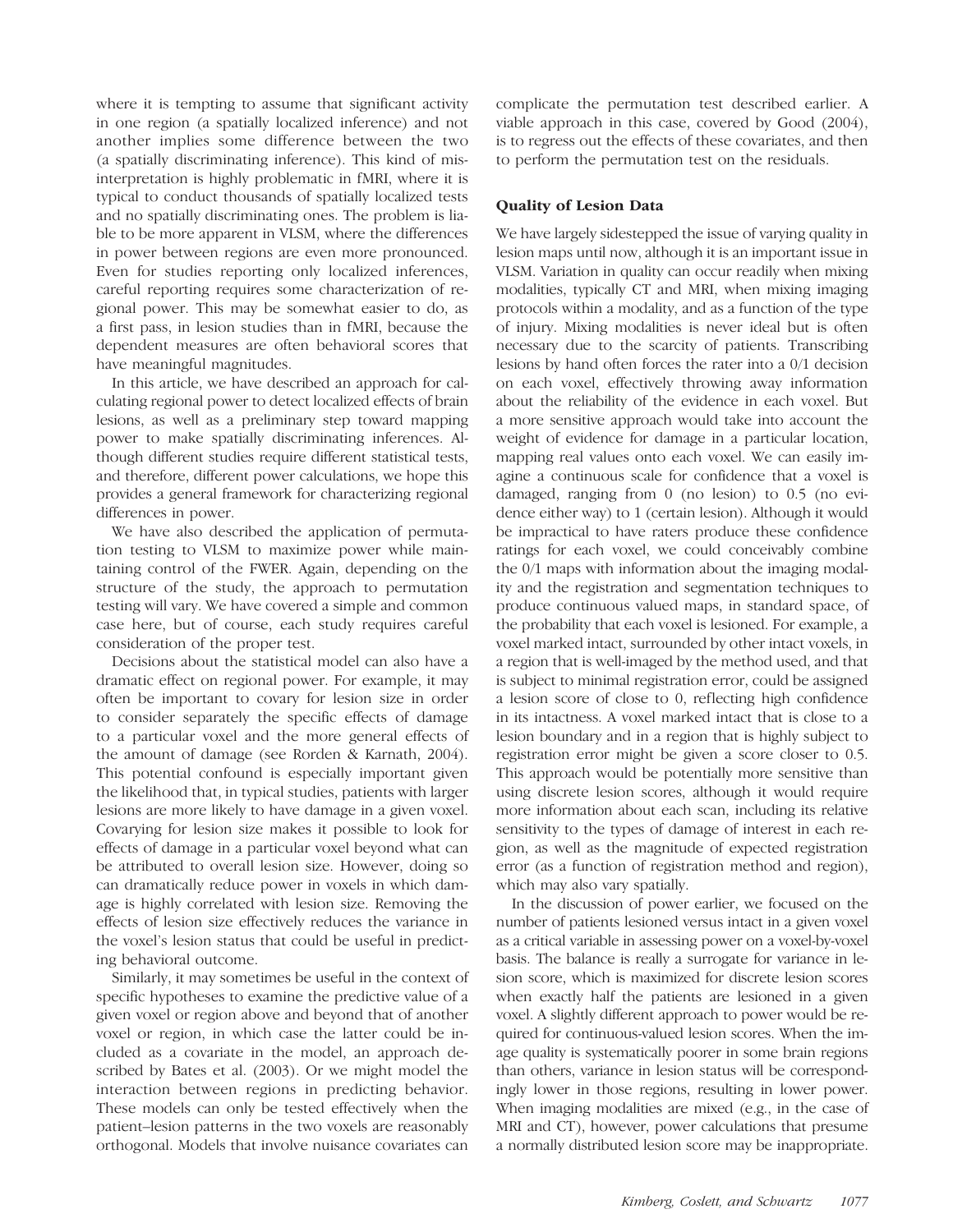Finally, it is worth noting that the use of a continuous lesion score means there are no discrete groups, and a simple two-sample  $t$  test cannot be performed. Regression models provide a more general solution that is widely available in imaging packages and equally amenable to power analysis.

## Inferential Problems Not Addressed by VLSM

Rorden and Karnath (2004) review a number of general limitations of lesion analysis that are not specific to VLSM, including the assumption of modularity, variability in functional organization, the nonrandom spatial distribution of lesions, and the potential disconnect between structural and functional intactness. Voxel-based methods do not offer an immediate solution to any of these problems, although it is possible that methods drawing on voxel-based representations of brain lesions will be more amenable to testing and validating solutions.

In this section, we discuss some additional inferential problems that are as yet poorly addressed by VLSM (analogous to similar problems with the SPM approach to fMRI), some of which are better addressed by traditional methods for lesion analysis.

The massively univariate SPM approach advocated here can be a weak tool when variability in location among lesions responsible for a particular deficit is large compared to the resolution of the lesion data. This variability can be due to interindividual variation in structure, idiosyncratic functional organization, and registration error. For example, consider two patient groups, with and without some behavioral deficit of interest, all with relatively small lesions. If the lesions of the impaired patients are tightly clustered in a small region, but not generally overlapping, whereas the lesions of the intact patients are widely distributed elsewhere in the brain, we would likely be justified in drawing an inference about that region. However, VLSM would be a poor choice for discovering this regularity because it considers each voxel independently. A potential solution is to use spatial smoothing to reduce the impact of anatomic variability, although smoothing can wash out highly localized effects.

Although voxel-based methods are vulnerable to registration errors, VLSM works in part because the spatial extent of lesions tends to overwhelm anatomical variability. However, it is more likely to fail when variability in functional organization reduces the likelihood that patients with the same functional deficit have nearby lesions, even within the same structure. Multivariate techniques may be more appropriate in this case. However, region-based analyses, such as stratifying patients on the basis of whether the lesion impinges some structure, may capture regularities that would not be readily apparent in single voxel analyses. This is a form of data reduction that takes into account information about structural boundaries that is not well captured by blind averaging strategies such as Gaussian smoothing.

Note that although variability in functional organization may be a problem for VLSM as currently implemented, multivariate techniques that have already been applied to fMRI data may overcome some of these limitations. Such techniques include machine learning techniques such as Support Vector Machines (Mourao-Miranda, Bokde, Born, Hampel, & Stetter, 2005) and MVPA (Norman, Polyn, Detre, & Haxby, 2006), Canonical Correlation Analysis (Nandy & Cordes, 2003), and Partial Least Squares (McIntosh & Lobaugh, 2004). These techniques have the potential to discover regularities that would be more difficult to find with univariate methods, including discovery of voxels that predict behavior better collectively than individually.

At the same time, in a highly interactive brain, the boundaries of a lesion likely understate the extent of the abnormally functioning cortex in brain injury. Regions that appear structurally intact may be effectively deafferented, or disconnected from the input needed in a given context. This adds noise to the analysis in that it creates variance in the location and extent of lesions that may affect a given function.

Lastly, we note that VLSM does not guarantee that the association between damage and behavior will be meaningful or easy to interpret. In addition to problems in formulating meaningful cognitive subtractions, and in disentangling the roles of interacting brain regions, studies comparing different tasks in brain-injured populations are vulnerable to artifactual differential deficits (Strauss, 2001; Chapman & Chapman, 1978)—whereas it may be easy to demonstrate that patients with a lesion in a particular location are more likely to be impaired at a task than patients without such a lesion, additional work is required to establish that the task is differentially impaired and that the impairment is related to a specific cognitive process.

## Reporting Power for VLSM Studies

As with fMRI, it is easy to overinterpret null results in VLSM studies—if there is a suprathreshold blob in Region A and not in Region B, it is tempting to assume that there is no effect in Region B and that there is a difference between the two regions. Within the hypothesis testing framework, power calculations are critical to meaningful discussion of null findings. It would be even better, in many cases, to develop a graphical representation of the confidence intervals surrounding the effects at voxels or ROIs, to carry out lesion analyses in an estimation rather than a hypothesis testing mode.

Because the distribution of power across the volume is of particular interest in VLSM (and not just the power to detect a relationship anywhere in the brain), reporting power can be a graphical challenge. The color map presented earlier divides the brain into three strata of interest (below 0.4, between 0.4 and 0.8, and above 0.8), and represents our first attempt to present power for lesion data in an immediately useful way for study planning.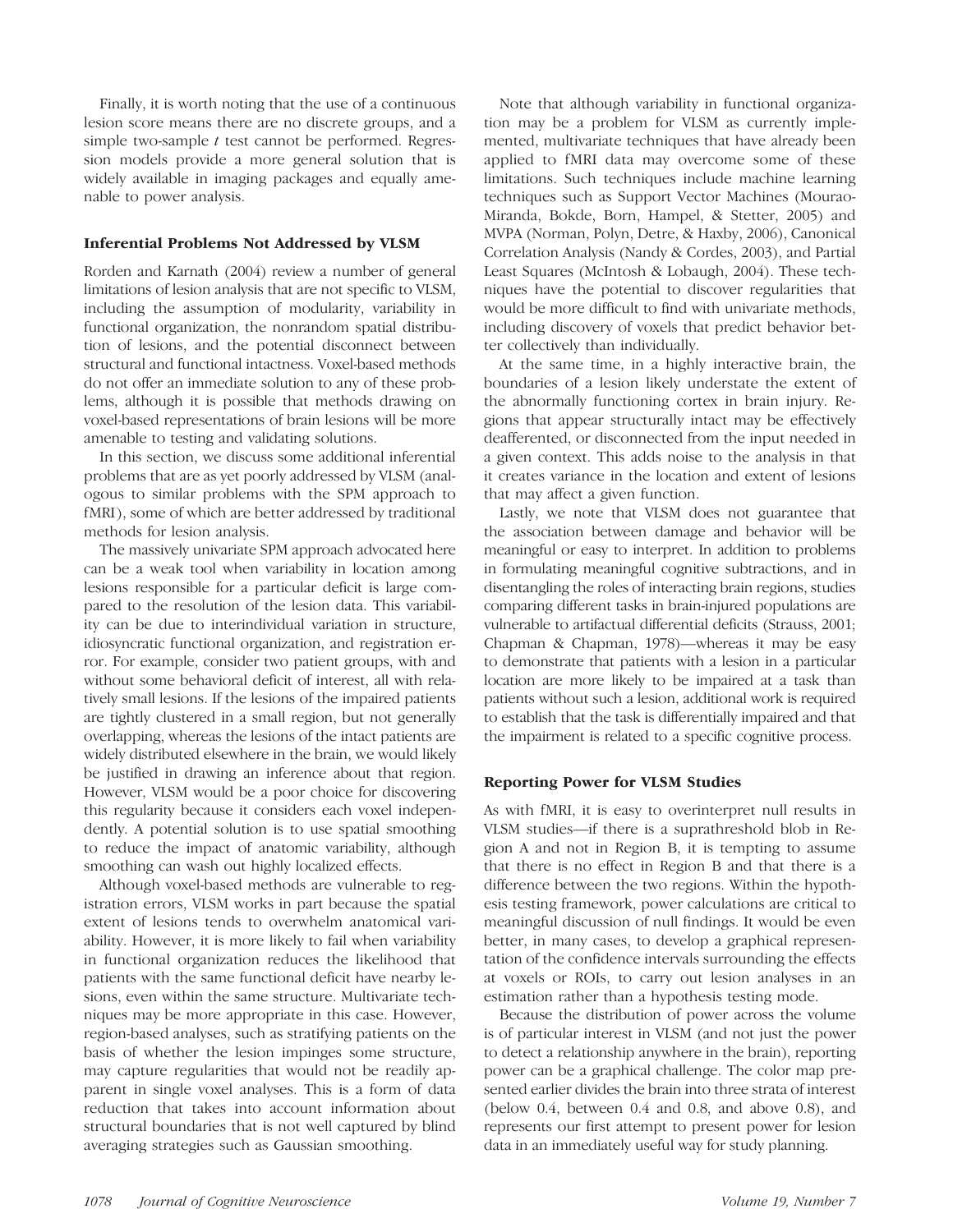## Conclusion

We have tried to provide some critically needed groundwork for power analysis and improved statistical methods in VLSM. Although more sophisticated approaches, tailored to the needs of a given study, are certainly possible, we believe that addressing power—and thereby, the limits of discoverability via the lesion method—is a fundamental step upon which improved methods for voxel-based lesion–behavior analysis can be built. We further argue that permutation testing, already widely used in fMRI, can be critically valuable for VLSM analyses.

## APPENDIX: SOFTWARE

Most of the software for the analyses described in this article is available as part of the VoxBo package (www. voxbo.org) VoxBo is a self-contained package for image analysis with a focus on fMRI, but which is actively being extended to include lesion analyses. VoxBo is released in both source code and binary form under the GNU General Public License, and runs under Linux, OSX, and Windows (via Cygwin).

The DSTPLAN software used for power (sample size) calculations is available for download (as ''STPLAN'') with accompanying article, from:

http://biostatistics.mdanderson.org/SoftwareDownload/

The VLSM toolkit (version 1.6, as of this writing) is available from:

#### http://crl.ucsd.edu/vlsm/

VLSM is implemented in MATLAB and includes functionality that depends on the statistics and image processing toolboxes. The package includes templates for display of lesion maps. VLSM is released under the GNU General Public License, and may be freely redistributed or modified under the terms of that license.

MRIcro is widely used for visualization and lesion tracing (Rorden & Brett, 2000), and was used to trace lesions for the three sample datasets described in this article. MRIcro is made freely available in binary form for Windows, Linux, and Solaris. MRIcro is in the process of being supplanted by MRIcron, and both are available via:

www.mricro.com/

SPM is the most widely used package for fMRI analysis, and is the foundation for a large number of toolboxes and extensions. It is available from:

www.fil.ion.ucl.ac.uk/spm/

Permutation testing for image data is available in VoxBo, as well as in SPM (via the SnPM toolbox, see Nichols &

Holmes, 2002) and FSL (Smith et al., 2004). FDR thresholding is also available in each of these packages.

#### Acknowledgments

This work was supported by the Human Brain Project via R01MH073529 and R01DA014418, by the Neuro-cognitive Rehabilitation Research Network (ncrrn.org) via R24HD050836, P30NS045839, and R01DC000191. We also gratefully acknowledge the contributions of Tatiana Schnur, Esther Lee, Laura Barde, Laurel Buxbaum, and Katie Kyle in lesion delineation and analysis, and Cris Hamilton and Olu Faseyitan, as well as two anonymous reviewers for constructive comments on earlier drafts.

Reprint requests should be sent to Daniel Y. Kimberg, Department of Neurology, 3W Gates, Hospital of the University of Pennsylvania, 3400 Spruce Street, Philadelphia, PA 19104, or via e-mail: kimberg@mail.med.upenn.edu; Web: www.voxbo.org, http://cfn.upenn.edu.

#### **Notes**

1. Although VLSM is also a software package (http://crl.ucsd. edu/vlsm/), we use the term more generically here to refer to methods for mapping the relationship between behavior and injury that depend on voxel-level representations. This may be a more inclusive definition than originally intended. VLSM is essentially a form of Statistical Parametric Mapping (SPM), another technique that shares its name with the software package that embodies it.

2. Note that throughout this article we use the term ''lesion'' generically to refer to structural characteristics that might be related meaningfully to behavior. The analysis approaches described here would, in many cases, be appropriate or even better suited for nonfocal brain injuries, or perhaps for understanding the correlates of normal anatomic variation.

3. In practice, the t statistic is often used in permutation tests, but its significance is tested nonparametrically, not against the t distribution.

#### REFERENCES

- Ashburner, J., & Friston, K. J. (1999). Nonlinear spatial normalization using basis functions. Human Brain Mapping, 7, 254–266.
- Ashburner, J., & Friston, K. J. (2000). Voxel-based morphometry—The methods. Neuroimage, 11, 805–821.
- Avants, B. B., Schoenemann, P. T., & Gee, J. C. (2005). Lagrangian frame diffeomorphic image registration: Morphometric comparison of human and chimpanzee cortex. Medical Image Analysis, 10, 397–412.
- Bates, E., Wilson, S. M., Saygin, A. P., Dick, F., Sereno, M. I., Knight, R. T., et al. (2003). Voxel-based lesion-symptom mapping. Nature Neuroscience, 6, 448–450.
- Benjamini, Y., & Hochberg, Y. (1995). Controlling the false discovery rate: A practical and powerful approach to multiple testing. Journal of the Royal Statistical Society, Series B, Methodological, 57, 289–300.
- Binder, J. R., Frost, J. A., Hammeke, T. A., Bellgowan, P. S., Rao, S. M., & Cox, R. W. (1999). Conceptual processing during the conscious resting state. A functional MRI study. Journal of Cognitive Neuroscience, 11, 80–95.
- Brett, M., Johnsrude, I. S., & Owen, A. M. (2002). The problem of functional localization in the human brain. Nature Reviews Neuroscience, 3, 243–249.